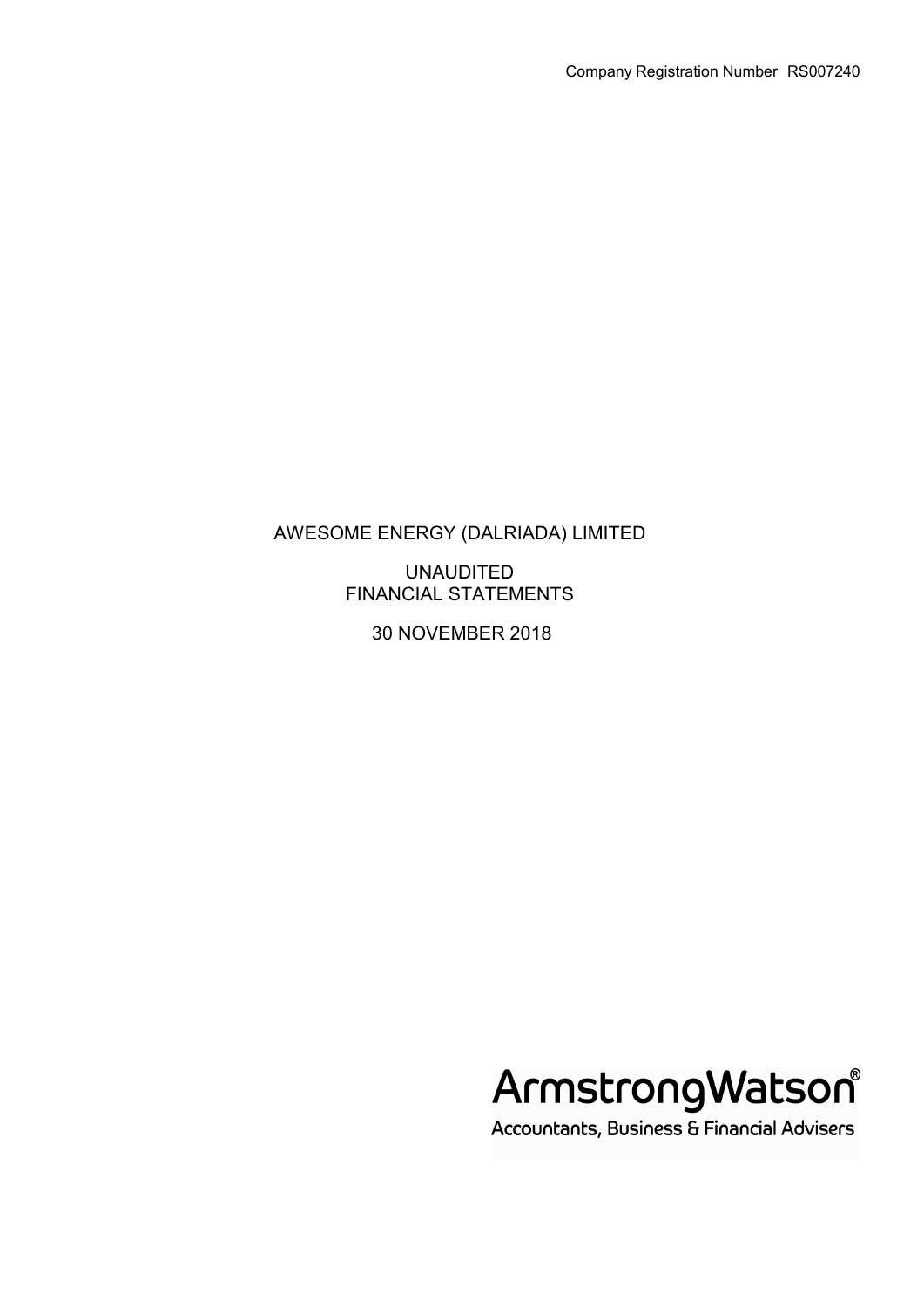# **SOCIETY INFORMATION**

| <b>Directors</b>         | C Sugden<br>E Foy<br>M Odomuso<br>C Thomas<br>S Clark (Executive officer)<br>A B Swann (Executive officer)<br>P Thomas<br>A Shaw (appointed 1 April 2018)<br>S Marshall (appointed 1 April 2018)(Executive officer) |
|--------------------------|---------------------------------------------------------------------------------------------------------------------------------------------------------------------------------------------------------------------|
| <b>DIG Directors</b>     | I Mclounnan<br>C Auty<br>A Fleming                                                                                                                                                                                  |
| <b>Registered number</b> | RS007240                                                                                                                                                                                                            |
| <b>Registered office</b> | Dalavich Post Office<br>Dalavich<br>Argyll<br><b>PA35 1HN</b>                                                                                                                                                       |
| <b>Accountants</b>       | Armstrong Watson LLP<br><b>Chartered Accountants</b><br>1st Floor 24 Blythswood Square<br>Glasgow<br><b>G2 4BG</b>                                                                                                  |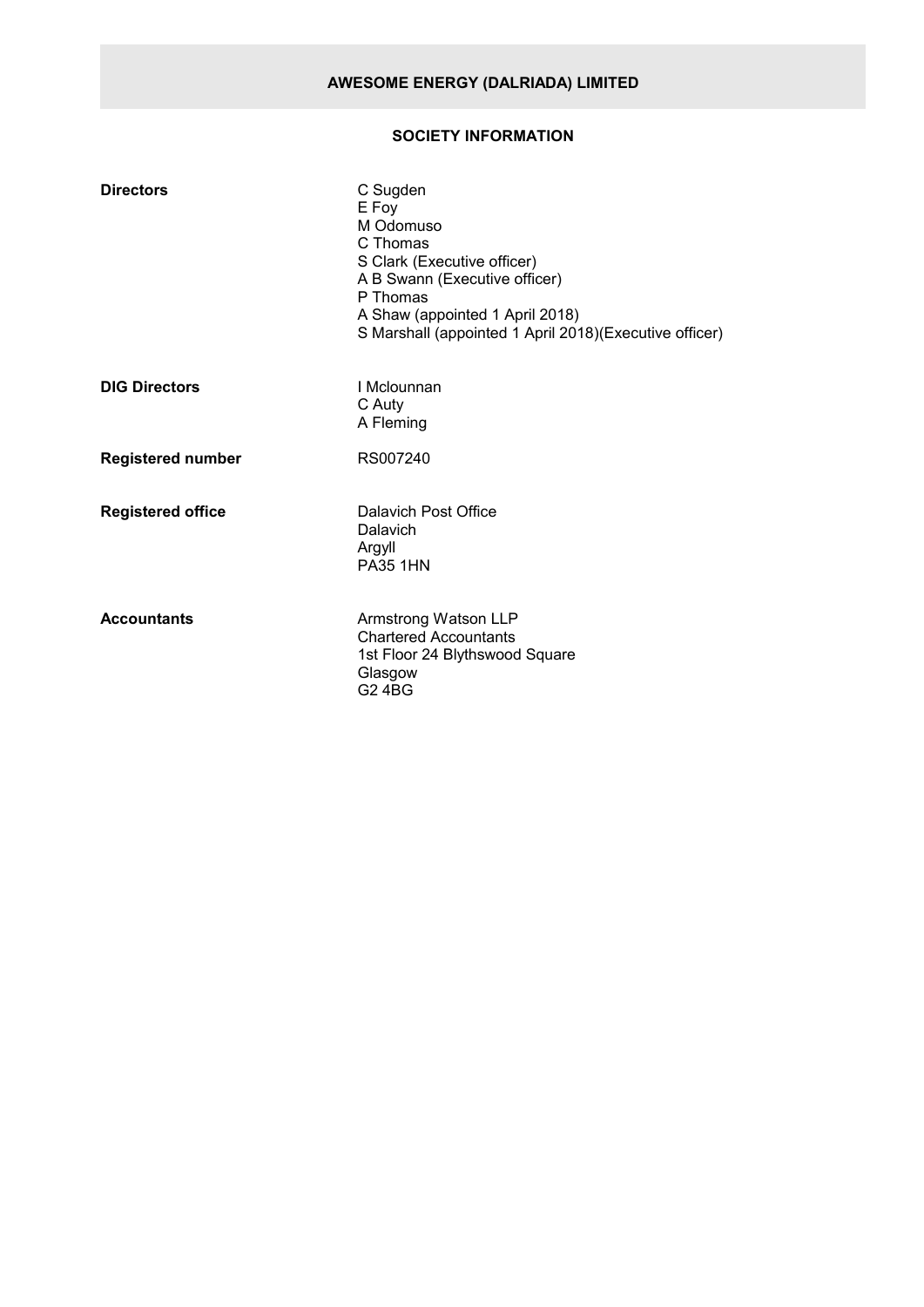# **CONTENTS**

|                                                                             | Page           |
|-----------------------------------------------------------------------------|----------------|
| <b>Directors' Report</b>                                                    | 1              |
| <b>Accountants' Report</b>                                                  | $\overline{2}$ |
| <b>Statement of Income and Retained Earnings</b>                            | 3              |
| <b>Statement of Financial Position</b>                                      | $4 - 5$        |
| <b>Statement of Changes in Equity</b>                                       | 6              |
| <b>Notes to the Financial Statements</b>                                    | $7 - 15$       |
| The following pages do not form part of the statutory financial statements: |                |
| <b>Detailed Profit and Loss Account and Summaries</b>                       | 17 - 18        |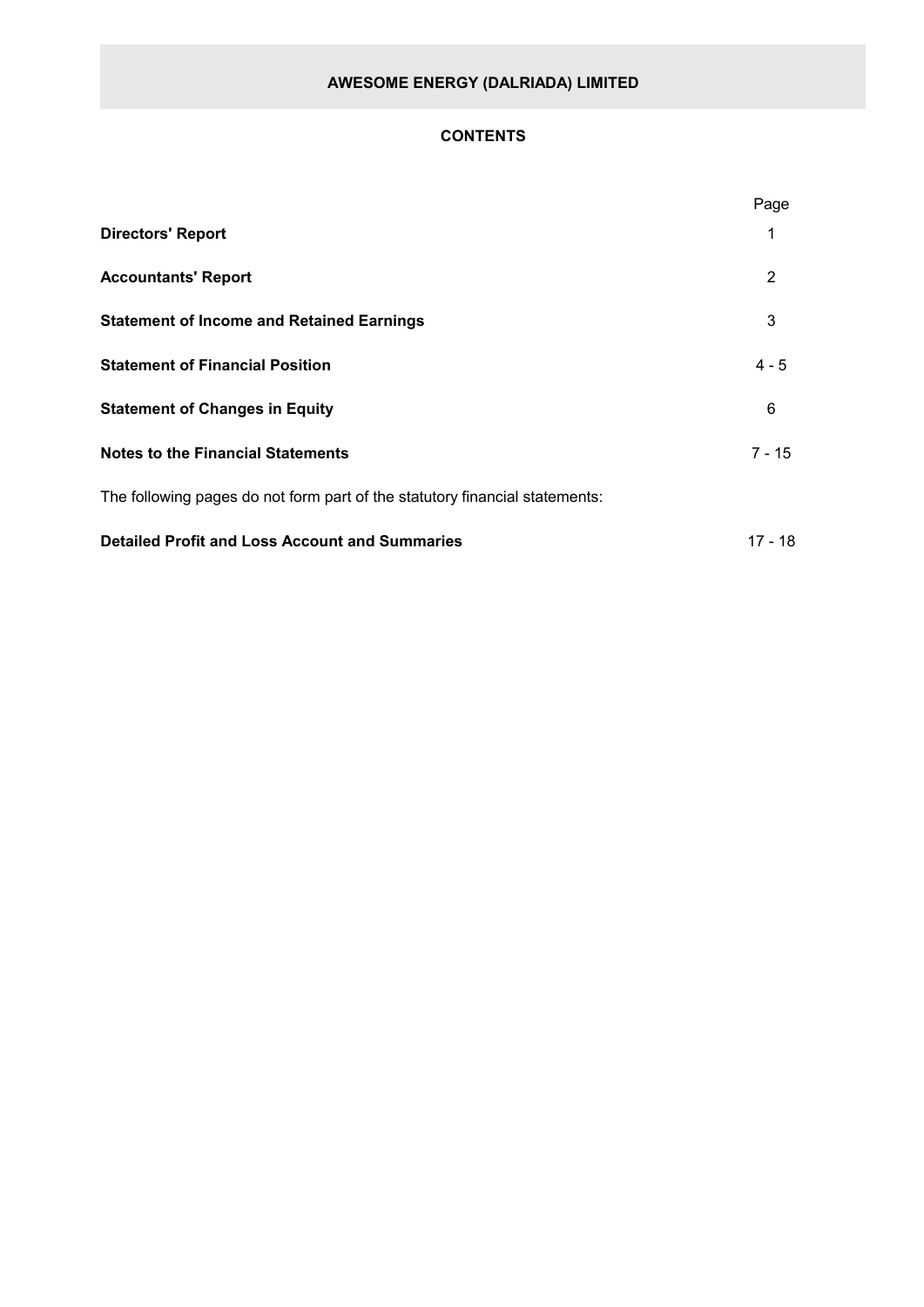### **DIRECTORS' REPORT FOR THE YEAR ENDED 30 NOVEMBER 2018**

The directors present their report and the financial statements for the year ended 30 November 2018.

#### **Directors**

Three directors are required to resign from the board annually. The directors who are eligible will resign and offer themelves for re-election at the forthcoming AGM.

The elected Directors as at 30 November 2018 are as follows:

C Sugden E Foy M Odomuso C Thomas S Clark A B Swann P Thomas A Shaw (appointed 1 April 2018) S Marshall (appointed 1 April 2018)

| <b>Executive Officers:</b><br>(included above) | S Clark - Chair<br>A B Swann - Treasurer<br>S Marshall - Secretary |
|------------------------------------------------|--------------------------------------------------------------------|
| <b>DIC Diroctore:</b>                          | $I$ Melouppon                                                      |

**DIG Directors:** I Mclounnan C Auty A Fleming

This report has been prepared in accordance with sections 79 and 80 of the Co-operative and Community Benefit Societies Act 2014.

# **ON BEHALF OF THE BOARD:**

| <b>S</b> Clark |  |  |
|----------------|--|--|
| Chair          |  |  |

| A B Swann |  |
|-----------|--|
|           |  |

**Treasurer** 

**.............................................. S Marshall Secretary** Date: 4 May 2019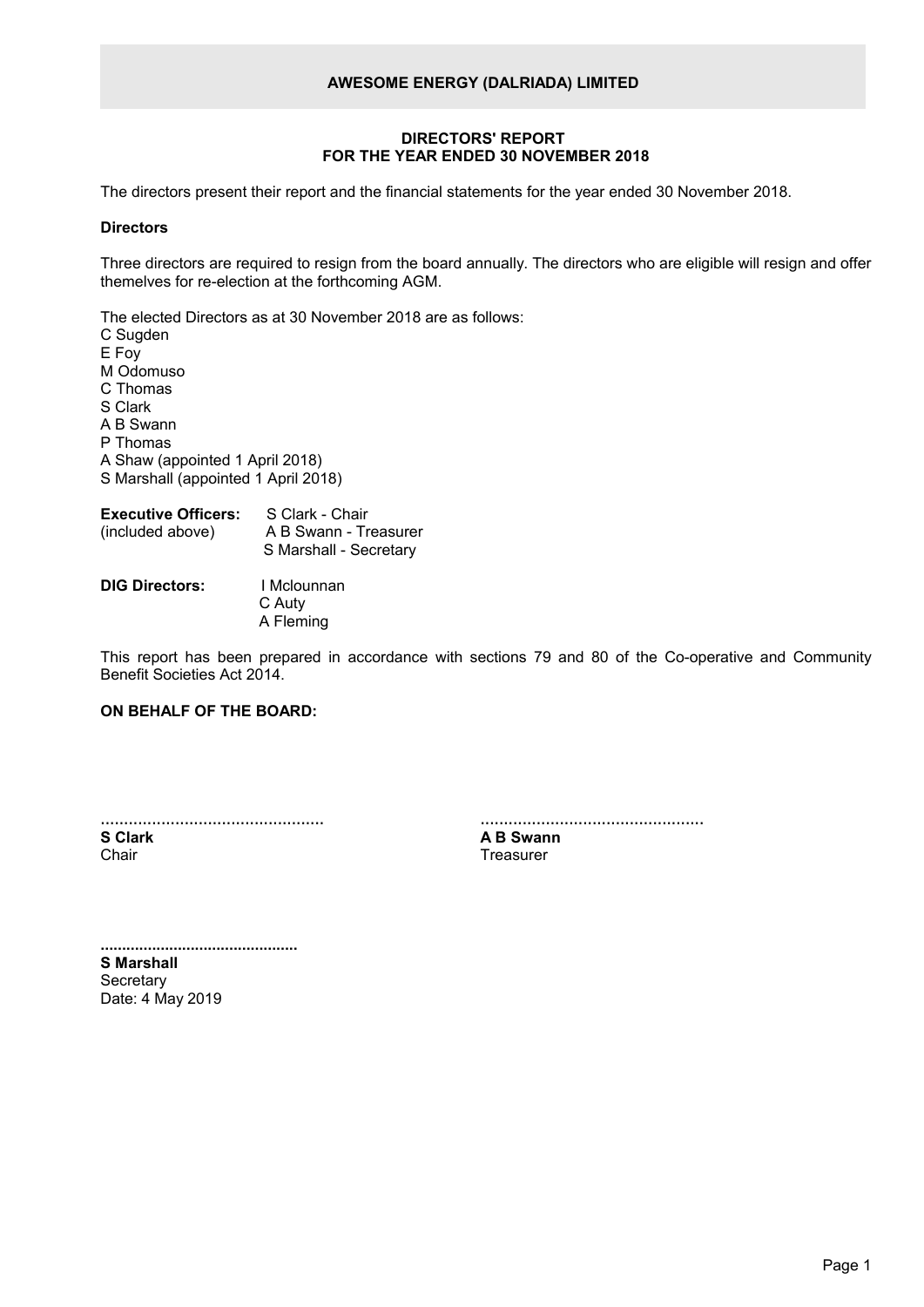## **CHARTERED ACCOUNTANTS' REPORT TO THE BOARD OF DIRECTORS ON THE PREPARATION OF THE UNAUDITED STATUTORY FINANCIAL STATEMENTS OF AWESOME ENERGY (DALRIADA) LIMITED FOR THE YEAR ENDED 30 NOVEMBER 2018**

In order to assist you to fulfil your duties under the Co-operative and Community Benefit Societies Act 2014, we have prepared for your approval the financial statements of Awesome Energy (Dalriada) Limited for the year ended 30 November 2018 which comprise the Statement of Income and Retained Earnings, the Statement of Financial Position, the Statement of Changes in Equity and the related notes from the Company's accounting records and from information and explanations you have given us.

As a practising member firm of the Institute of Chartered Accountants in England and Wales (ICAEW), we are subject to its ethical and other professional requirements which are detailed at http://www.icaew.com/en/ members/regulations-standards-and-guidance/.

This report is made solely to the Board of Directors of Awesome Energy (Dalriada) Limited, as a body, in accordance with the terms of our engagement letter. Our work has been undertaken solely to prepare for your approval the financial statements of Awesome Energy (Dalriada) Limited and state those matters that we have agreed to state to the Board of Directors of Awesome Energy (Dalriada) Limited, as a body, in this report in accordance with ICAEW Technical Release TECH07/16AAF. To the fullest extent permitted by law, we do not accept or assume responsibility to anyone other than Awesome Energy (Dalriada) Limited and its Board of Directors, as a body, for our work or for this report.

It is your duty to ensure that Awesome Energy (Dalriada) Limited has kept adequate accounting records and to prepare statutory financial statements that give a true and fair view of the assets, liabilities, financial position and loss of Awesome Energy (Dalriada) Limited. You consider that Awesome Energy (Dalriada) Limited is exempt from the statutory audit requirement for the year.

We have not been instructed to carry out an audit or review of the financial statements of Awesome Energy (Dalriada) Limited. For this reason, we have not verified the accuracy or completeness of the accounting records or information and explanations you have given to us and we do not, therefore, express any opinion on the statutory financial statements.

**Armstrong Watson LLP** Chartered Accountants Glasgow 4 May 2019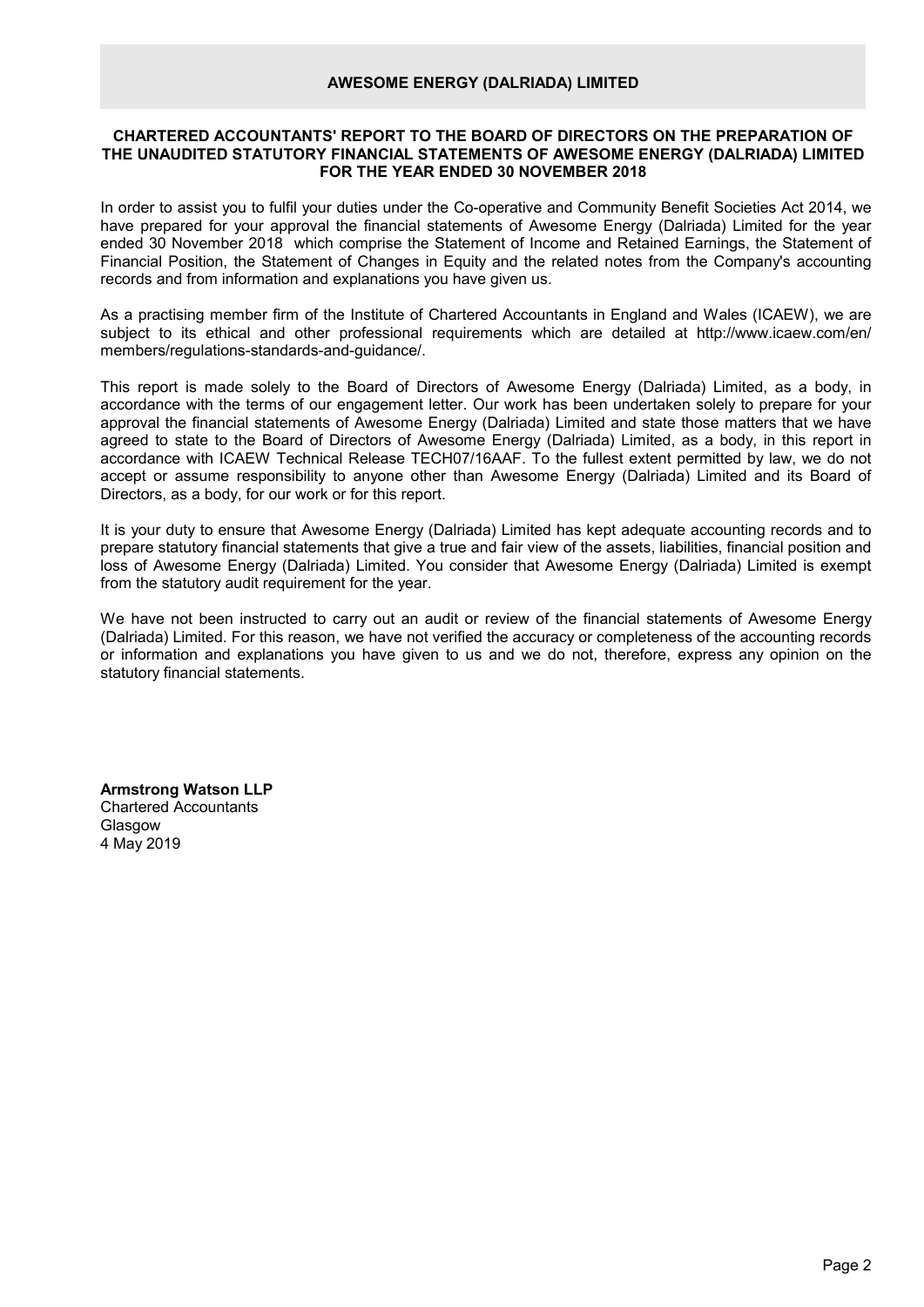## **REVENUE ACCOUNT FOR THE YEAR ENDED 30 NOVEMBER 2018**

|                                                |             |            | As restated |
|------------------------------------------------|-------------|------------|-------------|
|                                                | <b>Note</b> | 2018<br>£  | 2017<br>£   |
| Turnover                                       |             | 201,359    | 1,095       |
| Cost of sales                                  |             | (26, 359)  |             |
| <b>Gross profit</b>                            |             | 175,000    | 1,095       |
| Administrative expenses                        |             | (182, 073) | (23, 292)   |
| <b>Operating loss</b>                          |             | (7,073)    | (22, 197)   |
| Loss after tax                                 |             | (7,073)    | (22, 197)   |
| Retained earnings at the beginning of the year |             | (22, 197)  |             |
|                                                |             | (22, 197)  |             |
| Loss for the year                              |             | (7,073)    | (22, 197)   |
| Members interest declared                      |             | (11, 885)  |             |
| Retained earnings at the end of the year       |             | (41, 155)  | (22, 197)   |

There were no recognised gains and losses for 2018 or 2017 other than those included in the revenue account .

The notes on pages 7 to 15 form part of these financial statements.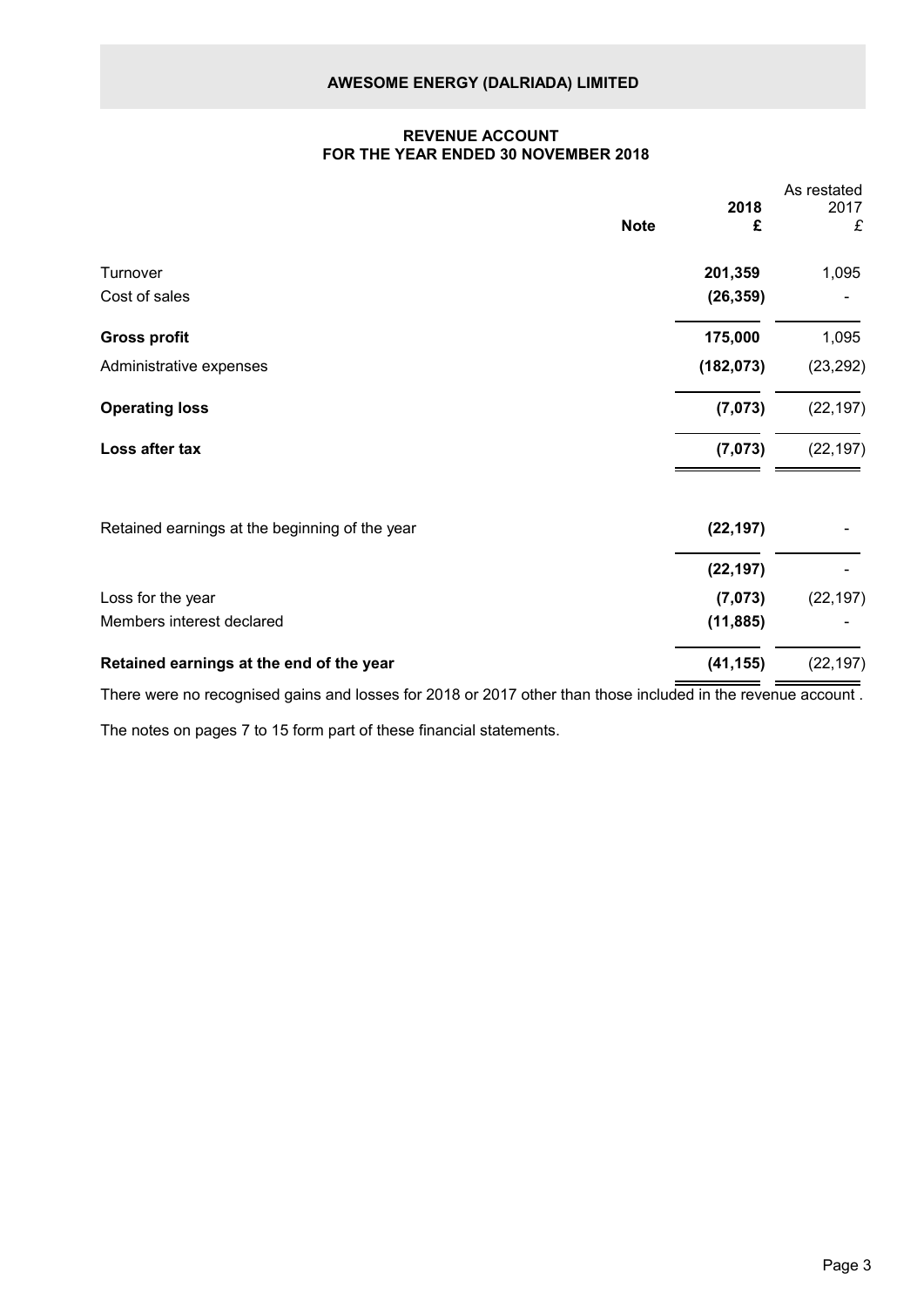# **AWESOME ENERGY (DALRIADA) LIMITED REGISTERED NUMBER: RS007240**

# **STATEMENT OF FINANCIAL POSITION AS AT 30 NOVEMBER 2018**

|    |             | 2018          |                | As restated<br>2017<br>£ |
|----|-------------|---------------|----------------|--------------------------|
|    |             |               |                |                          |
| 4  |             | 1,505,086     |                | 1,256,446                |
|    |             |               |                | 1,256,446                |
|    |             |               |                |                          |
| 5  | 143,539     |               | 143,672        |                          |
| 6  | 194,645     |               | 132,065        |                          |
|    | 338,184     |               | 275,737        |                          |
| 7  | (356, 526)  |               | (173,063)      |                          |
|    |             | (18, 342)     |                | 102,674                  |
|    |             | 1,486,744     |                | 1,359,120                |
| 8  |             | (1, 226, 244) |                | (1, 181, 932)            |
|    |             |               |                |                          |
| 12 | (4, 550)    |               |                |                          |
|    |             | (4, 550)      |                |                          |
|    |             | 255,950       |                | 177,188                  |
|    | <b>Note</b> |               | £<br>1,505,086 |                          |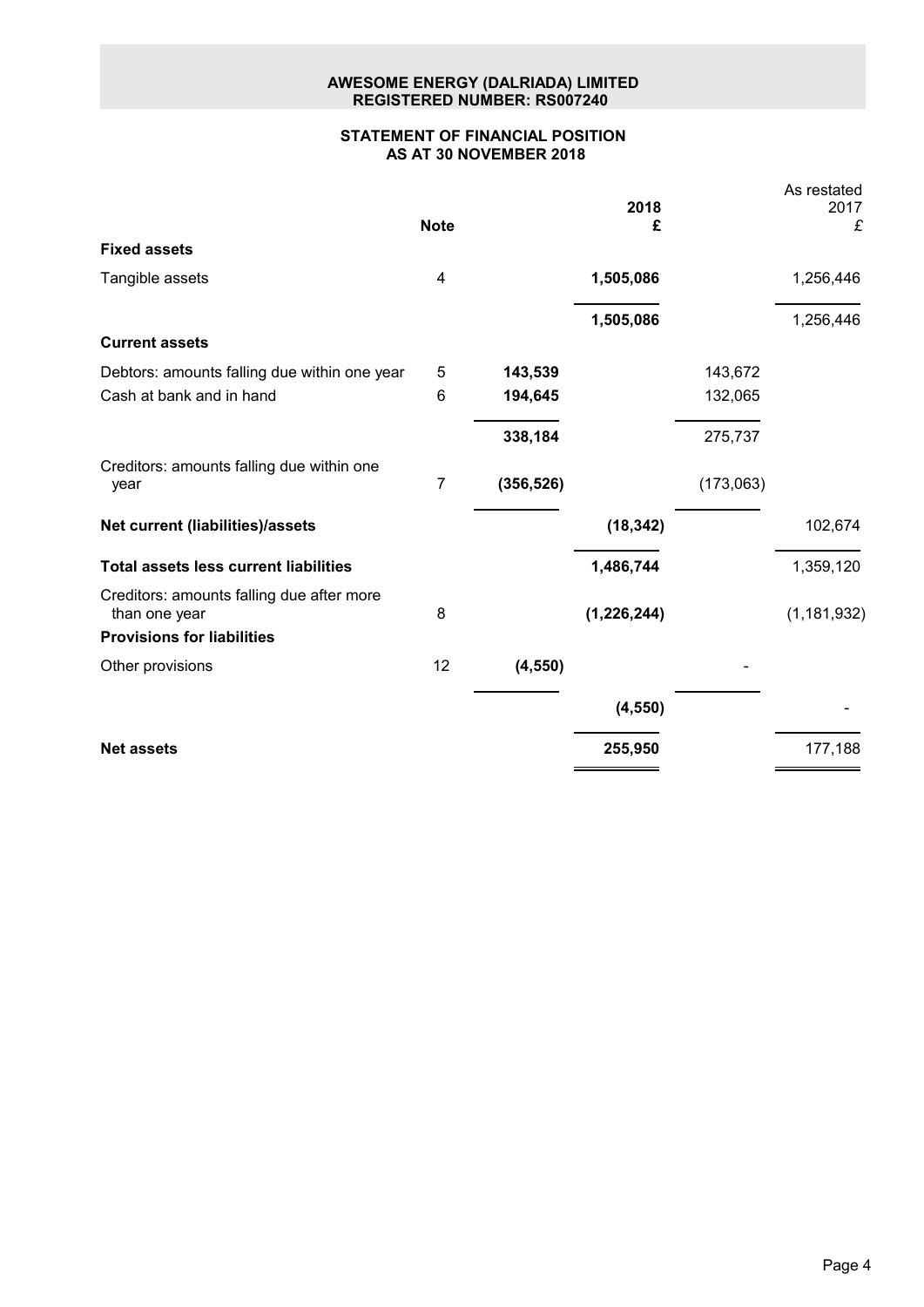# **AWESOME ENERGY (DALRIADA) LIMITED REGISTERED NUMBER: RS007240**

## **STATEMENT OF FINANCIAL POSITION (CONTINUED) AS AT 30 NOVEMBER 2018**

|                             |             | 2018      | As restated 2017 |
|-----------------------------|-------------|-----------|------------------|
|                             | <b>Note</b> | £         | £                |
| <b>Capital and reserves</b> |             |           |                  |
| Called up share capital     | 13          | 297,105   | 199,385          |
| Profit and loss account     |             | (41, 155) | (22, 197)        |
|                             |             | 255,950   | 177,188          |
|                             |             |           |                  |

The directors consider that the Company is entitled to exemption from audit under section 477 of the Companies Act 2006 and members have not required the Company to obtain an audit for the year in question in accordance with section 476 of Companies Act 2006.

The directors acknowledge their responsibilities for complying with the requirements of the Companies Act 2006 with respect to accounting records and the preparation of financial statements.

The financial statements have been prepared in accordance with the provisions applicable to companies subject to the small companies regime and in accordance with the provisions of FRS 102 Section 1A - small entities.

The financial statements were approved and authorised for issue by the board and were signed on its behalf by:

| <b>S</b> Clark |  |  |
|----------------|--|--|
| Director       |  |  |

................................................ **A B Swann** Director

Date: 4 May 2019

The notes on pages 7 to 15 form part of these financial statements.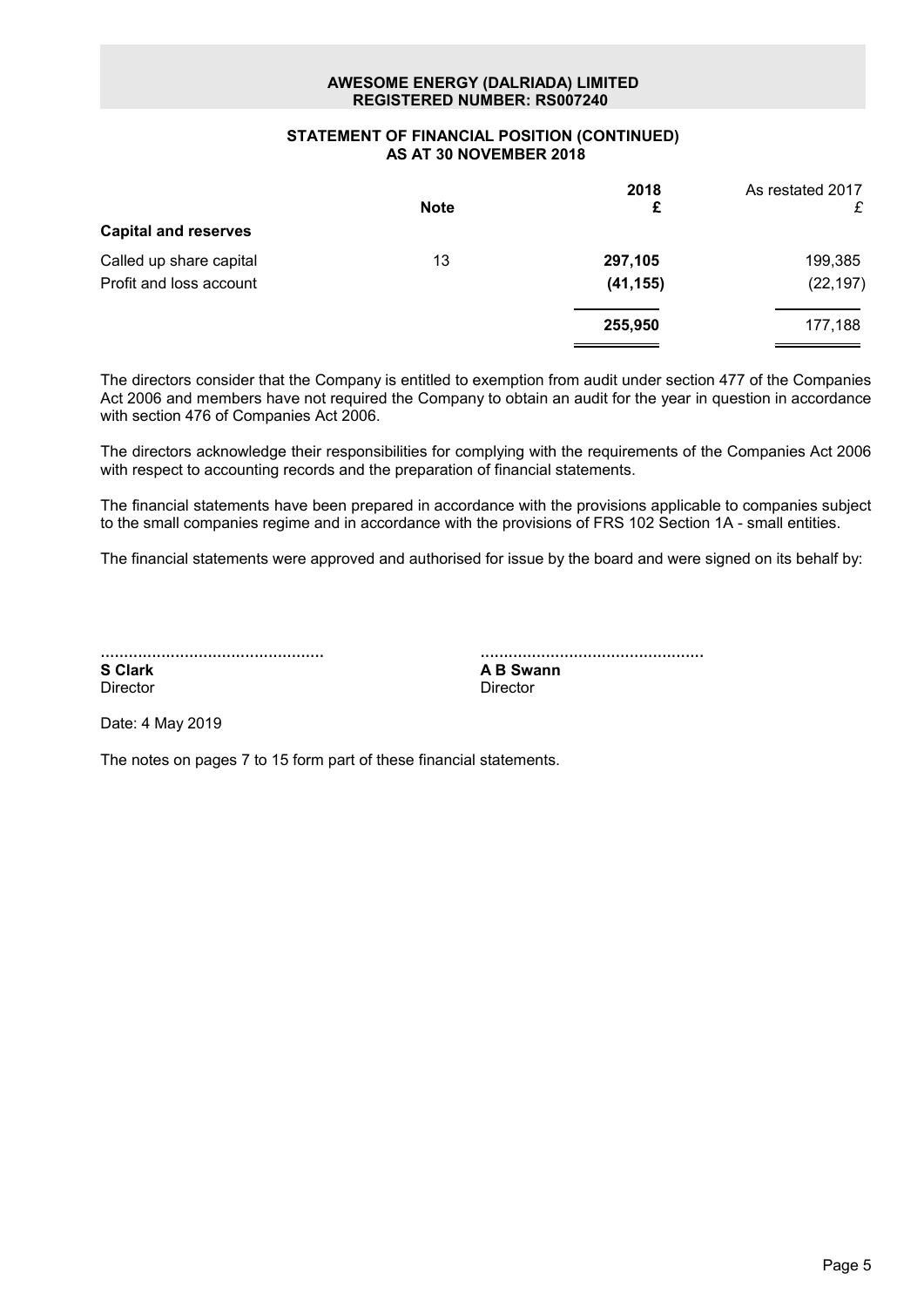# **STATEMENT OF CHANGES IN EQUITY FOR THE YEAR ENDED 30 NOVEMBER 2018**

|                                         | Called up | As restated<br><b>Profit and</b> |                     |
|-----------------------------------------|-----------|----------------------------------|---------------------|
|                                         |           | share capital loss account       | <b>Total equity</b> |
|                                         | £         | £                                | £                   |
| At 1 December 2016                      | 199,385   |                                  | 199,385             |
| Comprehensive income for the year       |           |                                  |                     |
| Loss for the year                       |           | (22, 197)                        | (22, 197)           |
| Total comprehensive income for the year |           | (22, 197)                        | (22, 197)           |
| At 1 December 2017                      | 199,385   | (22, 197)                        | 177,188             |
| Comprehensive income for the year       |           |                                  |                     |
| Loss for the year                       |           | (7,073)                          | (7,073)             |
| Total comprehensive income for the year |           | (7,073)                          | (7,073)             |
| Membership interest: Equity capital     |           | (11, 885)                        | (11, 885)           |
| Shares issued during the year           | 97,720    |                                  | 97,720              |
| <b>Total transactions with owners</b>   | 97,720    | (11, 885)                        | 85,835              |
| At 30 November 2018                     | 297,105   | (41, 155)                        | 255,950             |

The notes on pages 7 to 15 form part of these financial statements.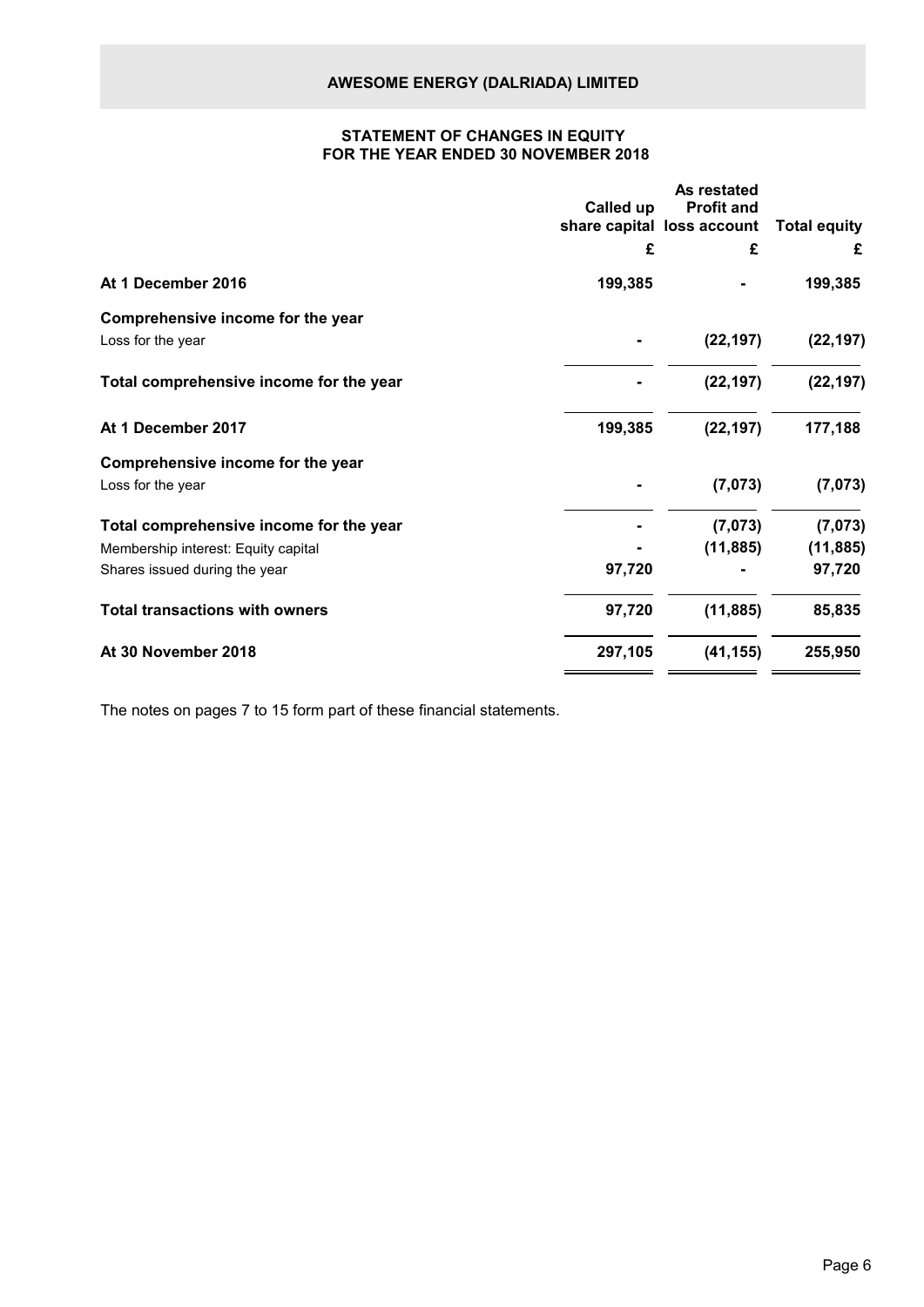#### **1. General information**

Awesome Energy (Dalriada) Limited is a Community Benefit Society, registered in Scotland. The Society's registered number is RS007240 and the registered office address is Dalavich Post Office, Dalavich, Argyll, PA35 1HN.

#### **2. Accounting policies**

#### **2.1 Basis of preparation of financial statements**

The financial statements have been prepared under the historical cost convention unless otherwise specified within these accounting policies and in accordance with Section 1A of Financial Reporting Standard 102, the Financial Reporting Standard applicable in the UK and the Republic of Ireland and the Co-operative and Community Benefict Socities Act 2014. .

The preparation of financial statements in compliance with FRS 102 requires the use of certain critical accounting estimates. It also requires management to exercise judgment in applying the Society's accounting policies.

The following princinpal accounting policies have been applied:

#### **Estimation Uncertainty**

#### **Useful life of plant and equipment**

The Society assesses the useful life of its plant and equipment and estimates the annual charge to be depreciated based on this.

#### **Recoverability of Debtors**

The society assesses the recoverability of Debtors on an individual basis, taking into consideration payment history, and perceived liquidity. Where it is considered that there is a higher than normal risk to the recoverability of these, provision is made against the recoverability of these debts.

#### **Financial instruments Classification**

The Society believes all financial instruments are Basic Financial Instruments, therefore, the Society recognises these in accordance with Section 11 of the Financial Reporting Standard.

#### **Recognition and measurement**

The Society's debt instruments are measured at amortised cost using the effective interest rate method.

#### **Impairment**

Financial instruments are reviewed annually for impairment.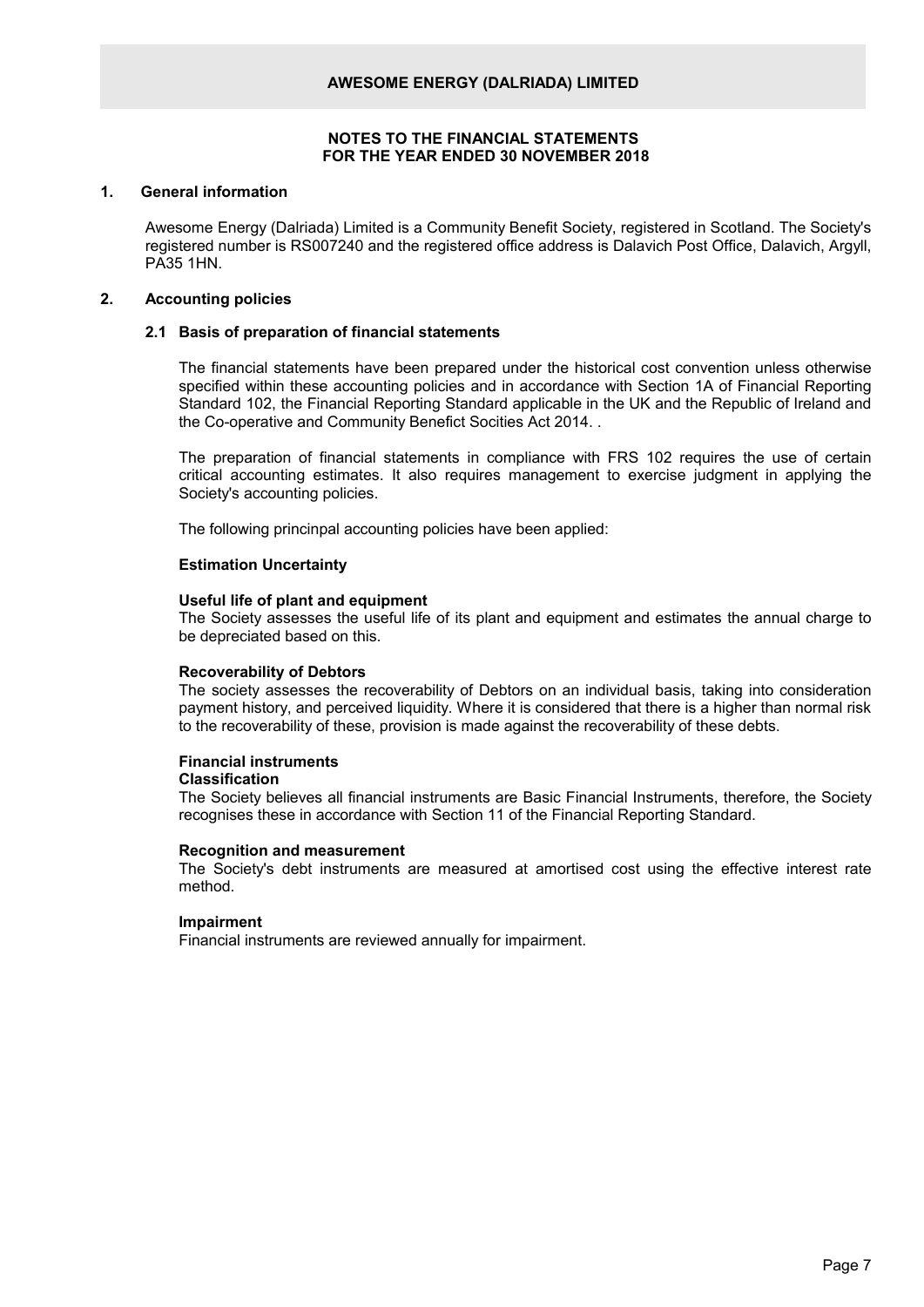## **2. Accounting policies (continued)**

#### **2.2 Foreign currency translation**

#### **Functional and presentation currency**

The Society's functional and presentational currency is GBP.

#### **Transactions and balances**

Foreign currency transactions are translated into the functional currency using the spot exchange rates at the dates of the transactions.

At each period end foreign currency monetary items are translated using the closing rate. Nonmonetary items measured at historical cost are translated using the exchange rate at the date of the transaction and non-monetary items measured at fair value are measured using the exchange rate when fair value was determined.

Foreign exchange gains and losses resulting from the settlement of transactions and from the translation at period-end exchange rates of monetary assets and liabilities denominated in foreign currencies are recognised in the Revenue Account except when deferred in other comprehensive income as qualifying cash flow hedges.

Foreign exchange gains and losses that relate to borrowings and cash and cash equivalents are presented in the Revenue Account within 'finance income or costs'. All other foreign exchange gains and losses are presented in the Revenue Account within 'other operating income'.

#### **2.3 Revenue**

Revenue is recognised to the extent that it is probable that the economic benefits will flow to the Society and the revenue can be reliably measured. Revenue is measured as the fair value of the consideration received or receivable, excluding discounts, rebates, value added tax and other sales taxes. The following criteria must also be met before revenue is recognised:

#### **Rendering of services**

Revenue from a contract to provide services is recognised in the period in which the services are provided in accordance with the stage of completion of the contract when all of the following conditions are satisfied:

- the amount of revenue can be measured reliably;
- it is probable that the Society will receive the consideration due under the contract;
- the stage of completion of the contract at the end of the reporting period can be measured reliably; and
- the costs incurred and the costs to complete the contract can be measured reliably.

#### **2.4 Operating leases: the Society as lessee**

Rentals paid under operating leases are charged to the Revenue Account on a straight line basis over the lease term.

Rental payments are subject to a percentage of the gross revenue earned therefore if no revenue is earned no liability will arise.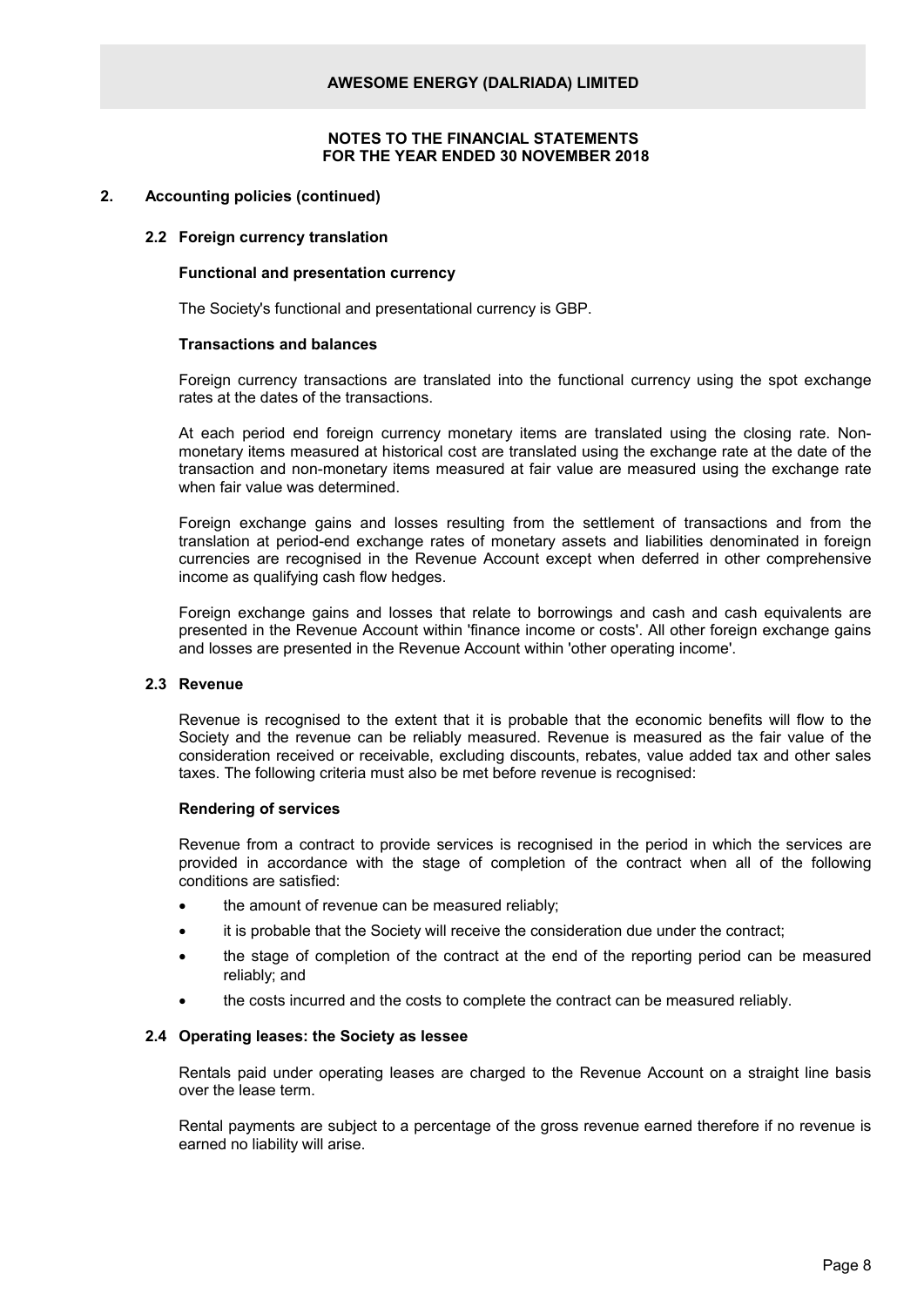#### **2. Accounting policies (continued)**

#### **2.5 Borrowing costs**

During the period of asset construction, all borrowing costs were capitalised. When the assets became operational in February 2018, all borrowing costs from that date were recoginised in the Revenue Account in the year they were incurred.

#### **2.6 Tangible fixed assets**

Tangible fixed assets under the cost model are stated at historical cost less accumulated depreciation and any accumulated impairment losses. Historical cost includes expenditure that is directly attributable to bringing the asset to the location and condition necessary for it to be capable of operating in the manner intended by management.

Depreciation is charged so as to allocate the cost of assets less their residual value over their estimated useful lives, using the straight-line method.

Depreciation is provided on the following basis:

| Turbine                          | - 20 years |
|----------------------------------|------------|
| Civils                           | - 40 years |
| <b>Active Network Management</b> | - 10 years |

The assets' residual values, useful lives and depreciation methods are reviewed, and adjusted if appropriate, or if there is an indication of a significant change since the last reporting date.

Gains and losses on disposals are determined by comparing the proceeds with the carrying amount and are recognised in the Revenue Account.

#### **2.7 Debtors**

Short term debtors are measured at transaction price, less any impairment. Loans receivable are measured initially at fair value, net of transaction costs, and are measured subsequently at amortised cost using the effective interest method, less any impairment.

#### **2.8 Cash and cash equivalents**

Cash is represented by cash in hand and deposits with financial institutions repayable without penalty on notice of not more than 24 hours. Cash equivalents are highly liquid investments that mature in no more than three months from the date of acquisition and that are readily convertible to known amounts of cash with insignificant risk of change in value.

# **2.9 Creditors**

Short term creditors are measured at the transaction price. Other financial liabilities, including bank loans, are measured initially at fair value, net of transaction costs, and are measured subsequently at amortised cost using the effective interest method.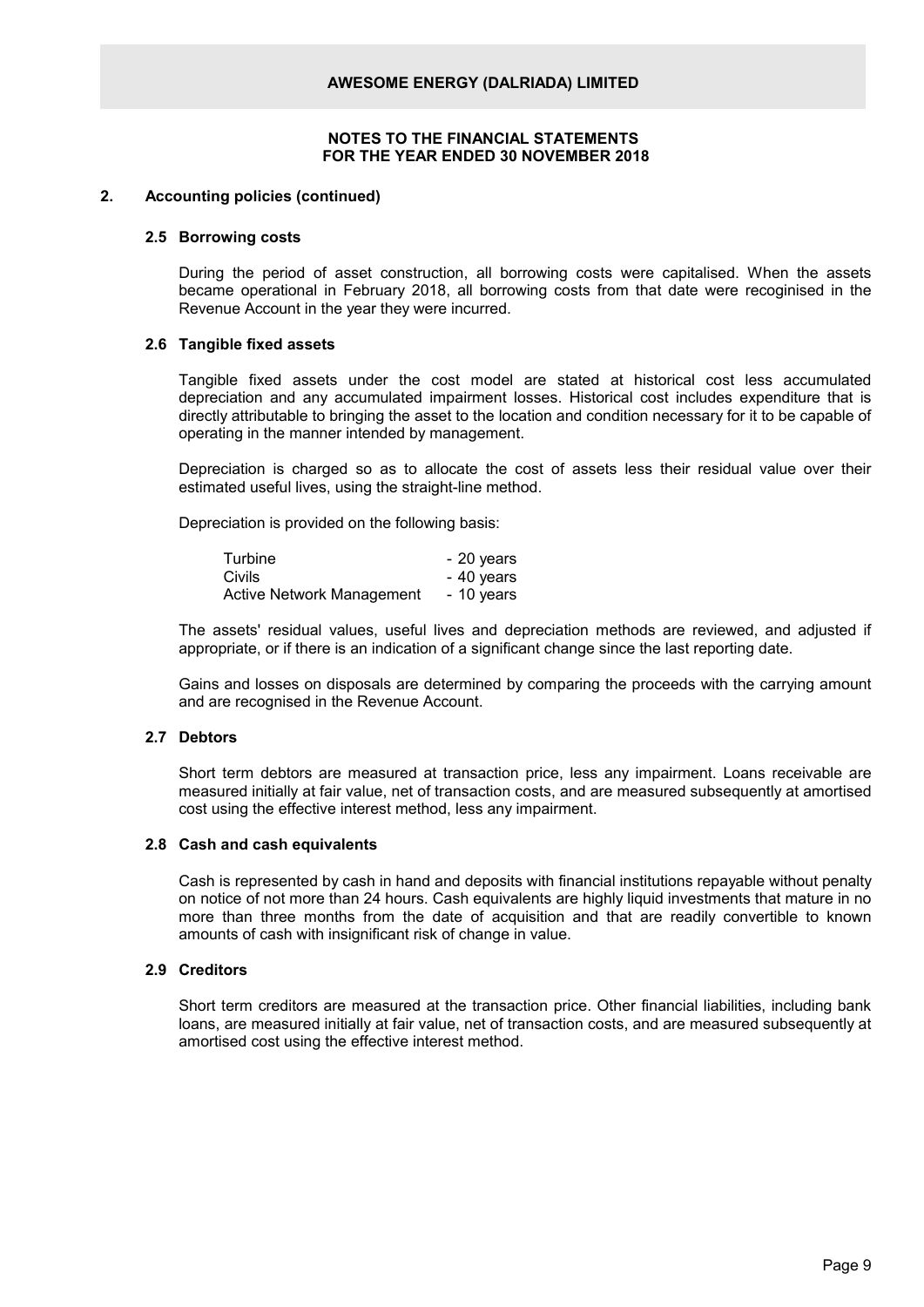#### **2. Accounting policies (continued)**

#### **2.10 Provisions for liabilities**

Provisions are made where an event has taken place that gives the Society a legal or constructive obligation that probably requires settlement by a transfer of economic benefit, and a reliable estimate can be made of the amount of the obligation.

Provisions are charged as an expense to the Revenue Accounts in the year that the Society becomes aware of the obligation, and are measured at the best estimate at the Statement of Financial Position date of the expenditure required to settle the obligation, taking into account relevant risks and uncertainties.

When payments are eventually made, they are charged to the provision carried in the Statement of Financial Position.

# **2.11 Financial instruments**

The Society only enters into basic financial instrument transactions that result in the recognition of financial assets and liabilities like trade and other debtors and creditors, loans from banks and other third parties, loans to related parties and investments in non-puttable ordinary shares.

Debt instruments ,typically trade debtors and creditors, are measured, initially and subsequently, at the undiscounted amount of the cash or other consideration expected to be paid or received.

Financial assets that are measured at cost and amortised cost are assessed at the end of each reporting period for objective evidence of impairment. If objective evidence of impairment is found, an impairment loss is recognised in the Revenue Accounts..

For financial assets measured at cost less impairment, the impairment loss is measured as the difference between an asset's carrying amount and best estimate of the recoverable amount, which is an approximation of the amount that the Society would receive for the asset if it were to be sold at the reporting date.

#### **2.12 Interest on share capital**

Members interest is recognised when it becomes legally payable.

#### **3. Employees**

The average monthly number of employees, including directors, during the year was 12 (2017 - 10). No salaries are paid to any director or employee.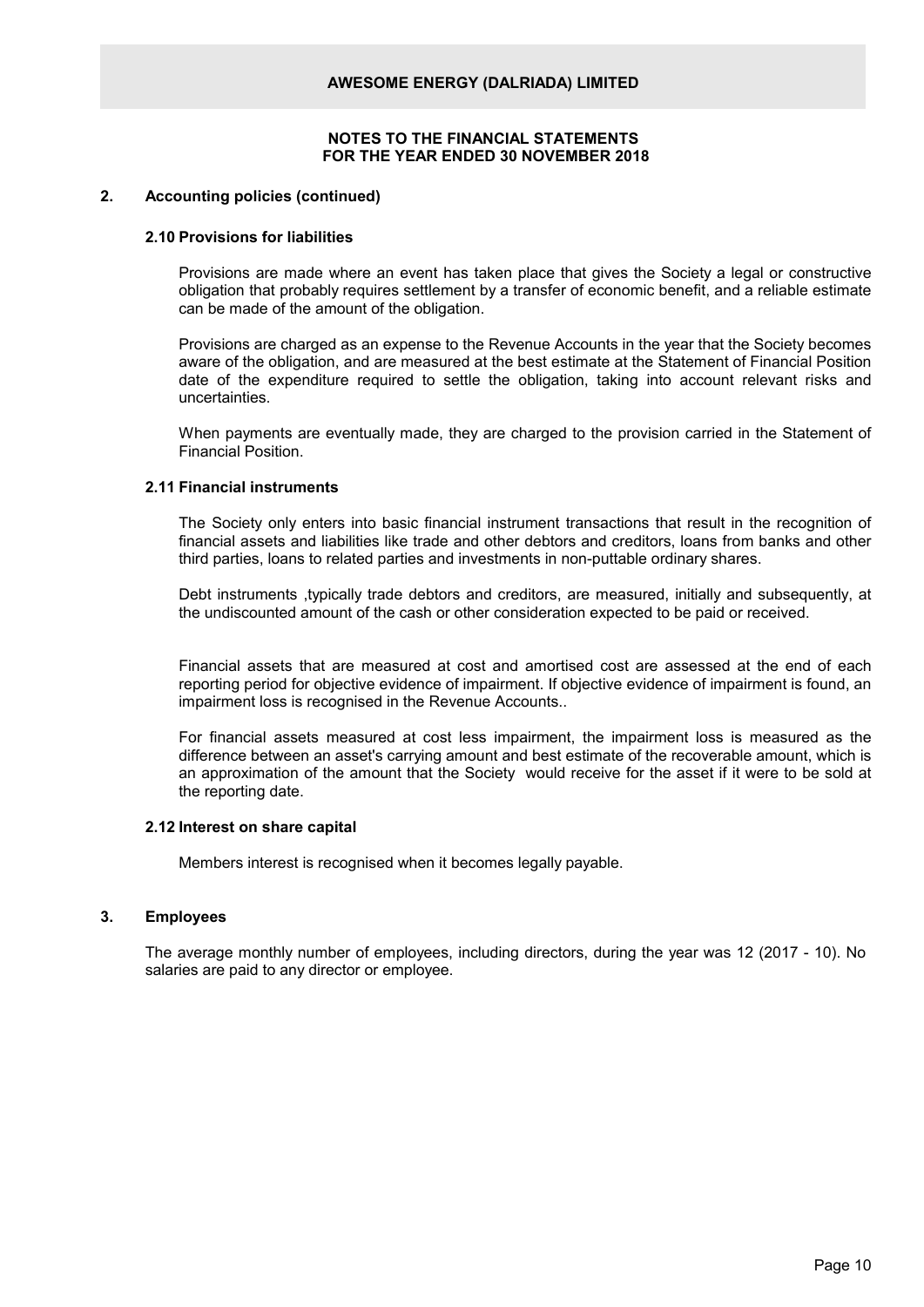# **4. Tangible fixed assets**

| <b>Constructio</b><br><b>Network</b><br><b>Turbine</b><br><b>Civils Management</b><br>n | <b>Total</b> |
|-----------------------------------------------------------------------------------------|--------------|
| £<br>£<br>£<br>£                                                                        | £            |
| <b>Cost or valuation</b>                                                                |              |
| At 1 December 2017<br>1,256,446                                                         | 1,256,446    |
| Additions<br>61,564<br>237,074                                                          | 298,638      |
| Transfers between classes<br>269,518<br>1,032,950<br>191,052<br>(1,493,520)             |              |
| At 30 November 2018<br>1,094,514<br>269,518<br>191,052                                  | 1,555,084    |
| <b>Depreciation</b>                                                                     |              |
| Charge for the year on owned<br>assets<br>11,230<br>15,921<br>22,847                    | 49,998       |
| At 30 November 2018<br>11,230<br>22,847<br>15,921                                       | 49,998       |
| Net book value                                                                          |              |
| At 30 November 2018<br>175,131<br>258,288<br>1,071,667                                  | 1,505,086    |
| At 30 November 2017<br>1,256,446                                                        | 1,256,446    |

# **5. Debtors**

|                                |         | As restated |
|--------------------------------|---------|-------------|
|                                | 2018    | 2017        |
|                                | £       | £           |
| Trade debtors                  | 42,179  |             |
| Other debtors                  | 35,000  | 64,036      |
| Prepayments and accrued income | 66,360  | 79,636      |
|                                | 143,539 | 143,672     |
|                                |         |             |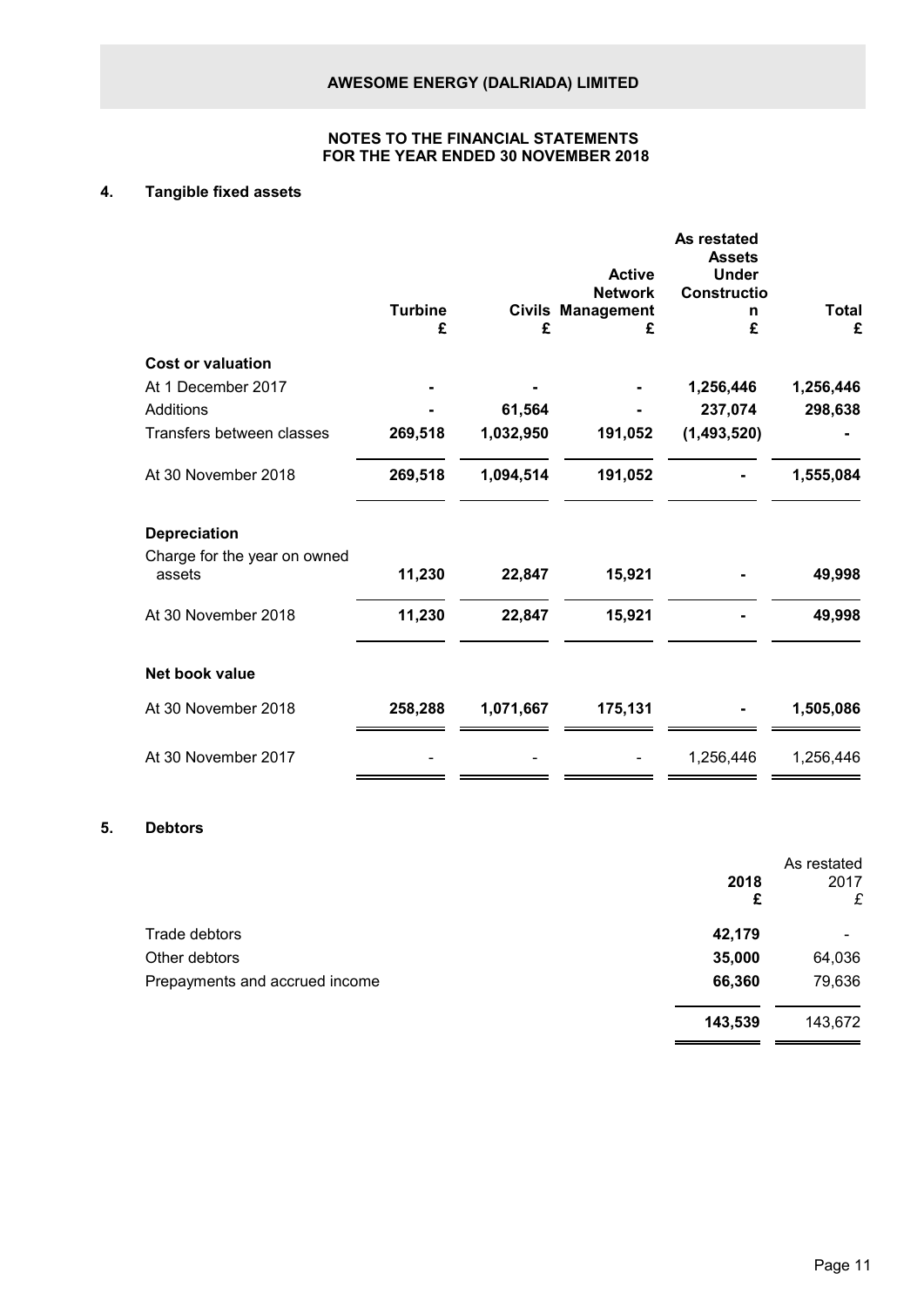# **6. Cash and cash equivalents**

|                          | 2018<br>£ | As restated<br>2017<br>£ |
|--------------------------|-----------|--------------------------|
| Cash at bank and in hand | 194,645   | 132,065                  |
|                          | 194,645   | 132,065                  |
|                          |           |                          |

# **7. Creditors: Amounts falling due within one year**

|                                    | 2018<br>£ | As restated<br>2017<br>£ |
|------------------------------------|-----------|--------------------------|
| Other loans                        | 280,372   | 4,022                    |
| Trade creditors                    | 8,664     | 167,541                  |
| Other taxation and social security | 3,573     |                          |
| Other creditors                    | 17,669    |                          |
| Accruals and deferred income       | 46,248    | 1,500                    |
|                                    | 356,526   | 173,063                  |

# **8. Creditors: Amounts falling due after more than one year**

|                              | 2018<br>£ | As restated<br>2017<br>£ |
|------------------------------|-----------|--------------------------|
| Other loans                  | 1,186,249 | 1,181,932                |
| Other creditors              | 38,023    |                          |
| Accruals and deferred income | 1,972     | -                        |
|                              | 1,226,244 | 1,181,932                |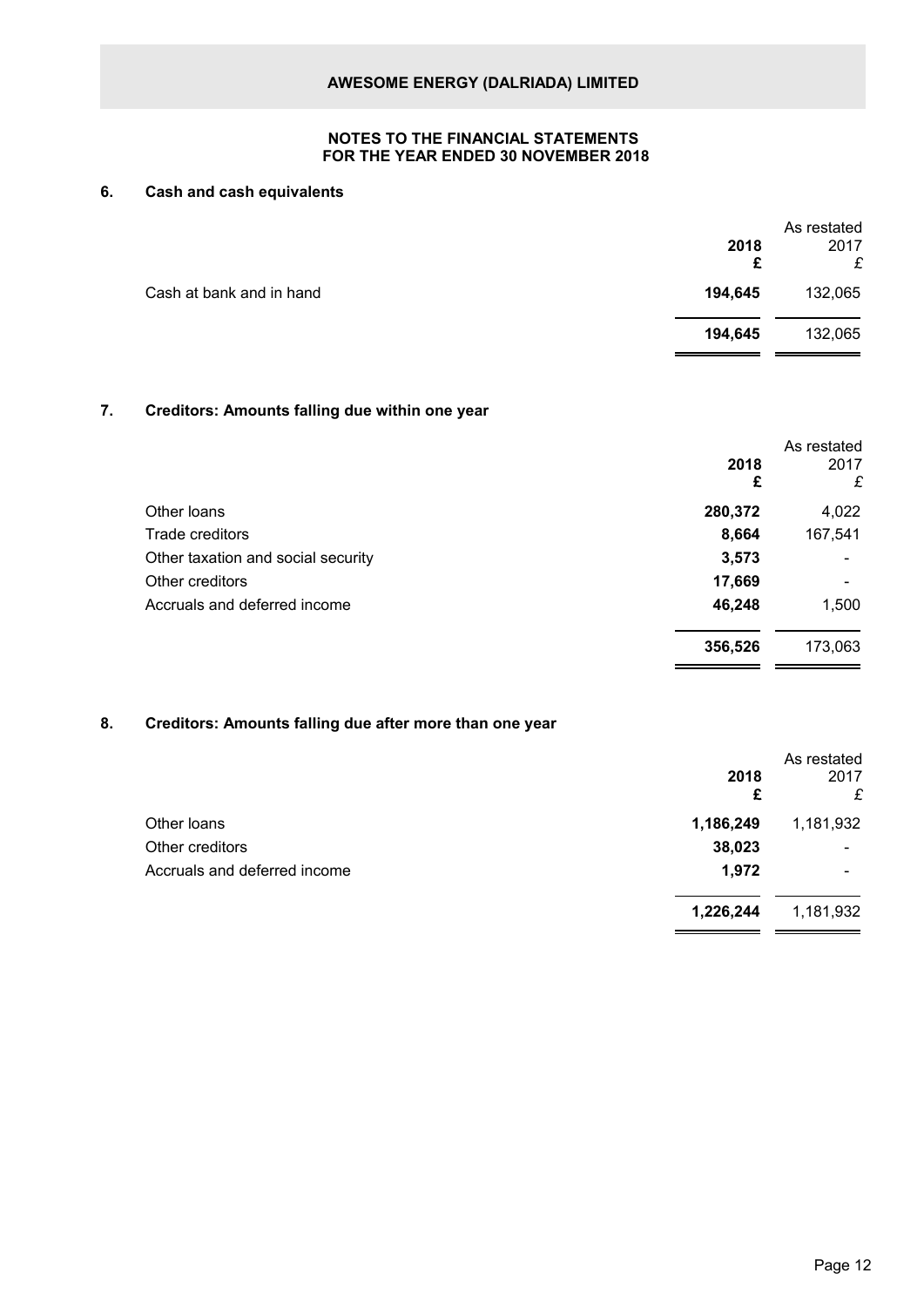#### **9. Loans**

Analysis of the maturity of loans is given below:

|           | As restated |
|-----------|-------------|
| 2018      | 2017        |
| £         | £           |
|           |             |
| 280,372   | 4,022       |
| 280,372   | 4,022       |
|           |             |
| 1,186,249 | 1,181,932   |
| 1,186,249 | 1,181,932   |
| 1,466,621 | 1,185,954   |
|           |             |

# **10. Operating leases**

The Society has entered into a non cancellable operating rental agreement, which runs for a period of 40 years, and the charge payable each year is based on income earned by the company each year. The figures below are based on cashflow forecasts represeinting the directors current estimate of the income receivable over the next 20 years.

|                   | 2018<br>£ | As restated<br>2017<br>£     |
|-------------------|-----------|------------------------------|
| Within one year   | 10,104    | $\overline{\phantom{0}}$     |
| Between 1-5 years | 56,112    | $\qquad \qquad \blacksquare$ |
| Over 5 years      | 194,820   | $\qquad \qquad \blacksquare$ |
|                   | 261,036   | $\overline{\phantom{0}}$     |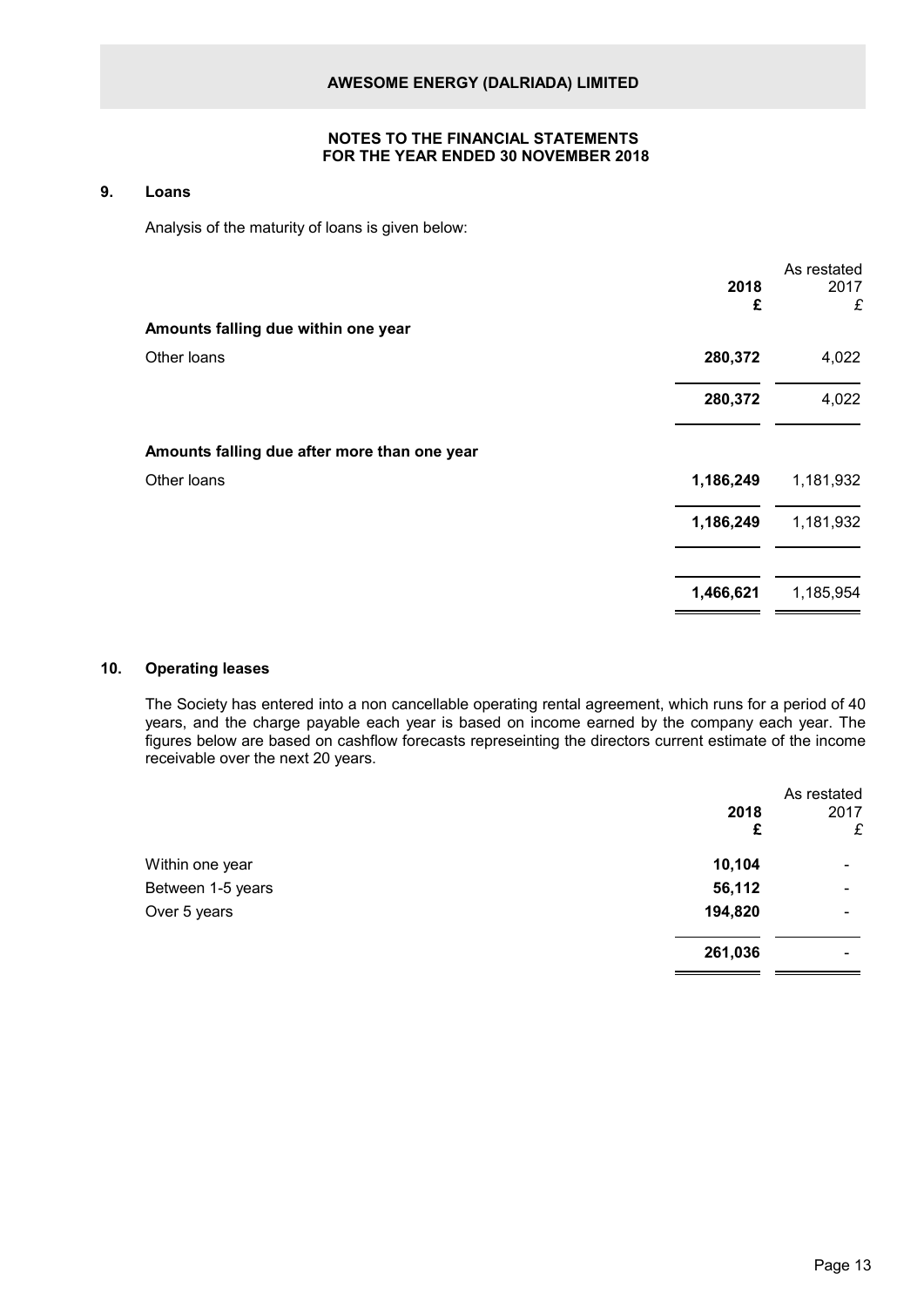#### **11. Financial instruments**

|                                                                | 2018    | As restated<br>2017<br>£ |
|----------------------------------------------------------------|---------|--------------------------|
| <b>Financial assets</b>                                        |         |                          |
| Financial assets measured at fair value through profit or loss | 194.645 | 132.065                  |

Financial assets measured at fair value through profit or loss comprise cash in hand and bank.

# **12. Provisions**

|                           | <b>Major</b><br><b>Repairs</b><br><b>Sinking</b><br><b>Fund</b><br><b>Provision</b><br>£ |
|---------------------------|------------------------------------------------------------------------------------------|
| Charged to profit or loss | 4,550                                                                                    |
| At 30 November 2018       | 4,550                                                                                    |

#### **13. Share capital**

|         | As restated |
|---------|-------------|
| 2018    | 2017        |
|         |             |
|         |             |
| 297.105 | 199.385     |
|         |             |

During the year 97,720 Ordinary shares were issued.

#### **14. Prior year adjustment**

The 2017 Profit & Loss Account and Balance Sheet have been restated.

A prior year adjustment has been made in the balance sheet to reclassify an amount of £26,700, previously included within 'Tangible assets', to 'Debtors: Amounts falling due within one year'. This represents a service support agreement which had prevously been capitalised.

A prior year adjustment has been made to reclassify profit and loss expenditure, totalling £134,275, previously included in Consultancy, Finance costs and Legal & professional to Tangible assets and Prepayments to more accurately reflect the nature of the expenditure.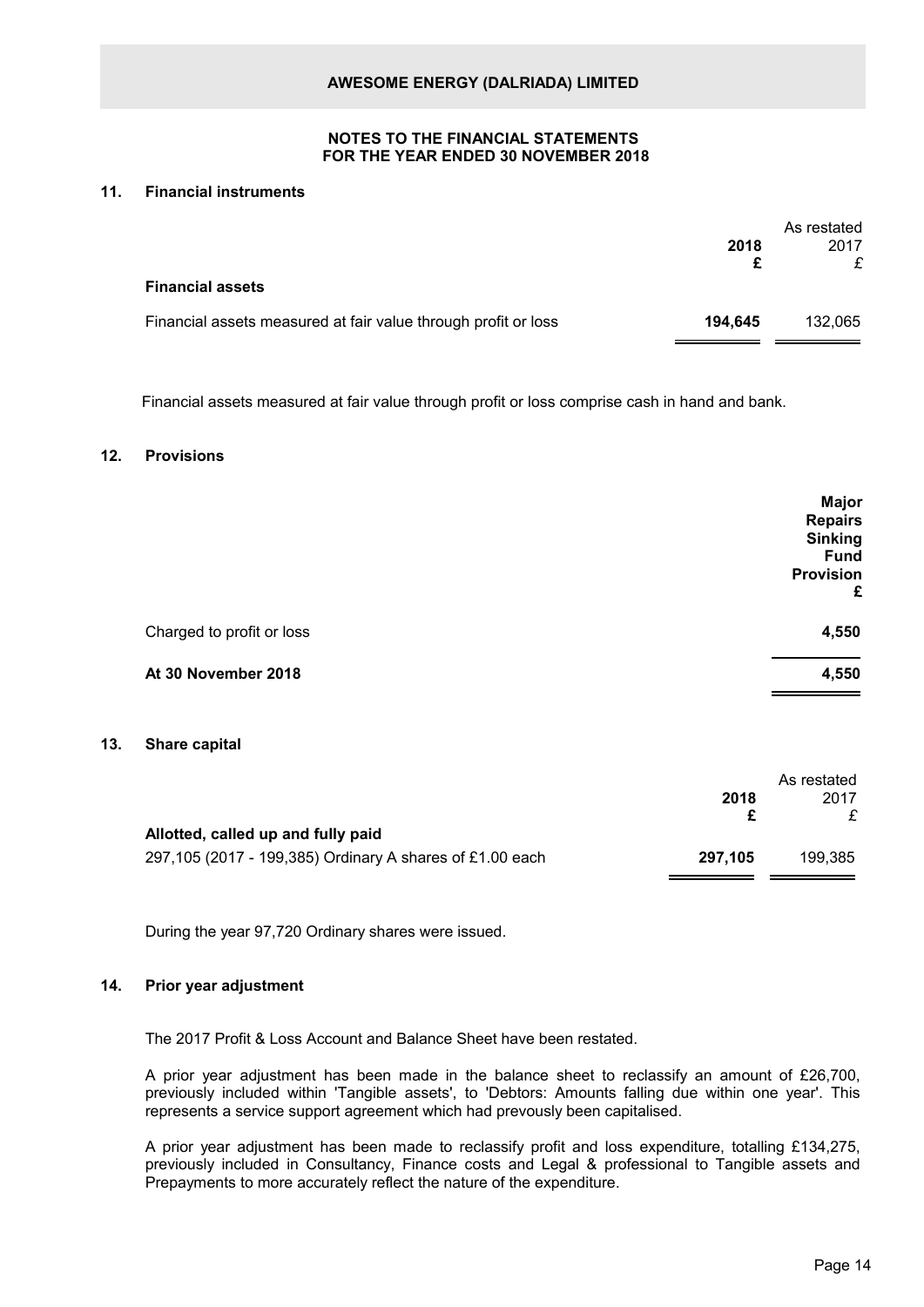# **15. Related party transactions**

During the year, Awesome Energy (Dalriada) Limited paid out a total of £5,757 to directors for consultancy services provided to the company.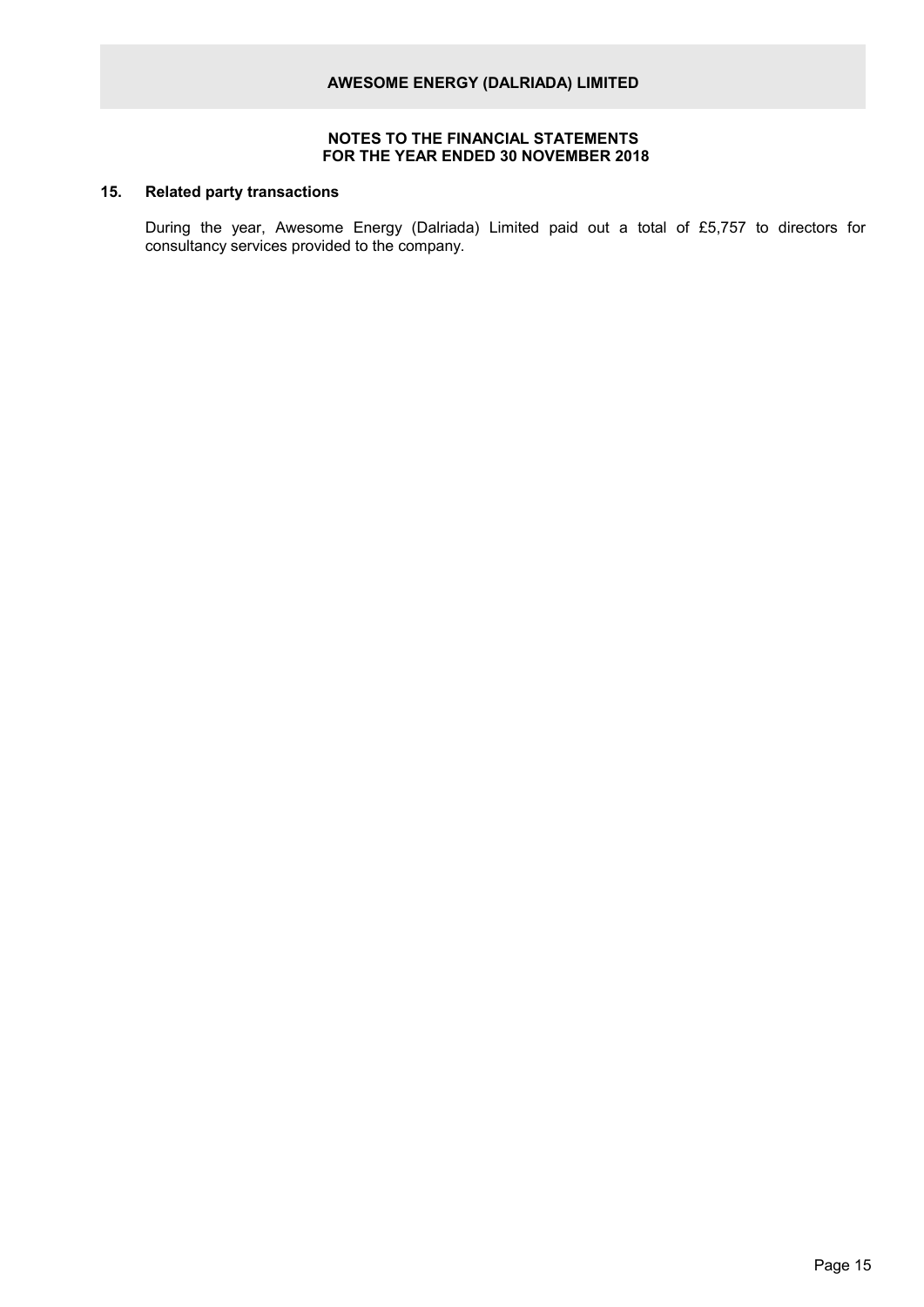DETAILED ACCOUNTS - UNAUDITED FOR THE YEAR ENDED 30 NOVEMBER 2018 THIS SCHEDULE IS NOT FOR PUBLICATION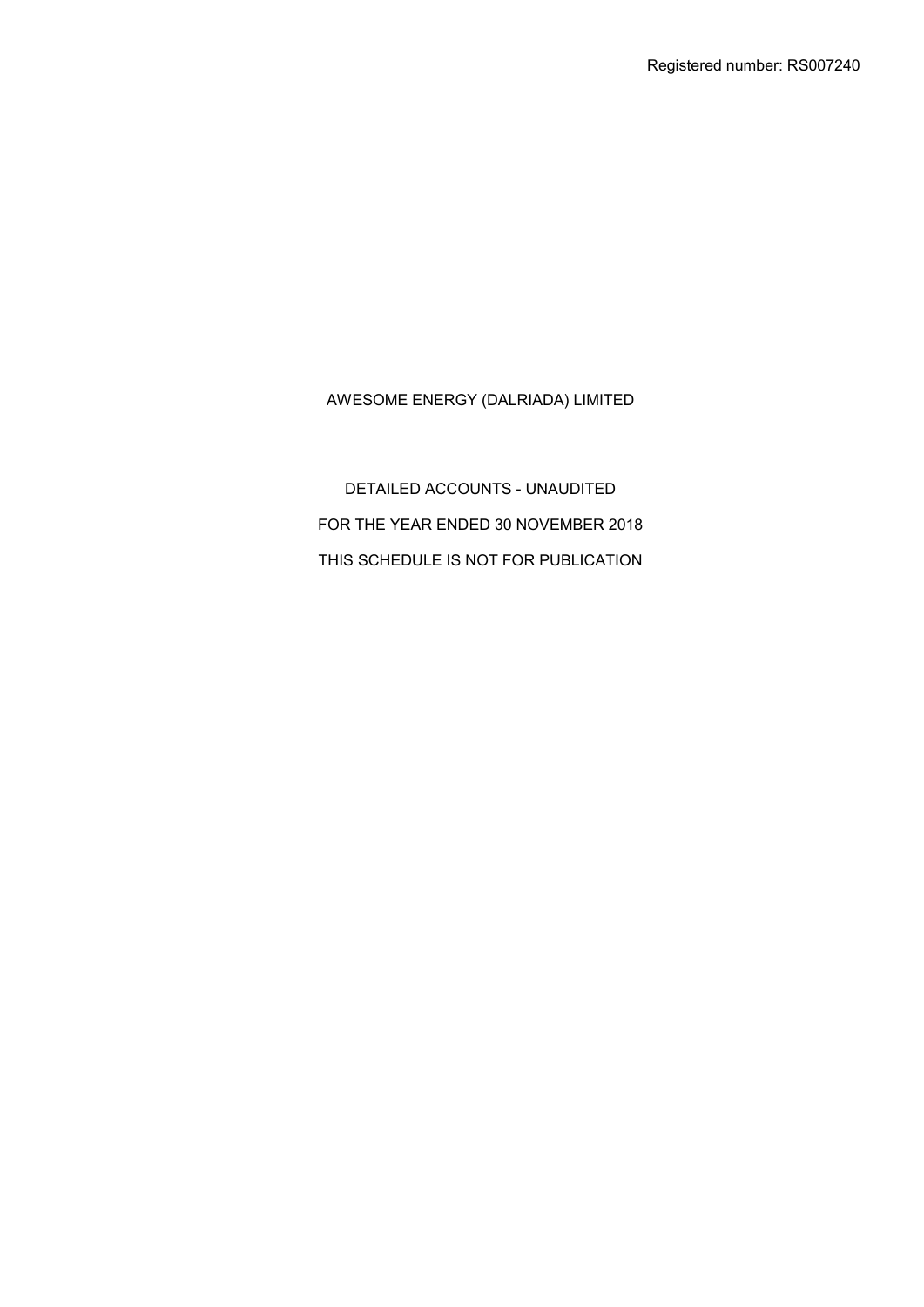# **DETAILED PROFIT AND LOSS ACCOUNT FOR THE YEAR ENDED 30 NOVEMBER 2018**

| <b>Note</b>             | 2018<br>£  | As restated<br>2017<br>£ |
|-------------------------|------------|--------------------------|
| Turnover                | 201,358    | 1,095                    |
| Cost Of Sales           | (26, 359)  |                          |
| <b>Gross profit</b>     | 174,999    | 1,095                    |
| Gross profit %          | 86.9 %     | 100.0 %                  |
| Less: overheads         |            |                          |
| Administration expenses | (182, 072) | (23, 292)                |
| <b>Operating loss</b>   | (7,073)    | (22, 197)                |
| Loss for the year       | (7,073)    | (22, 197)                |